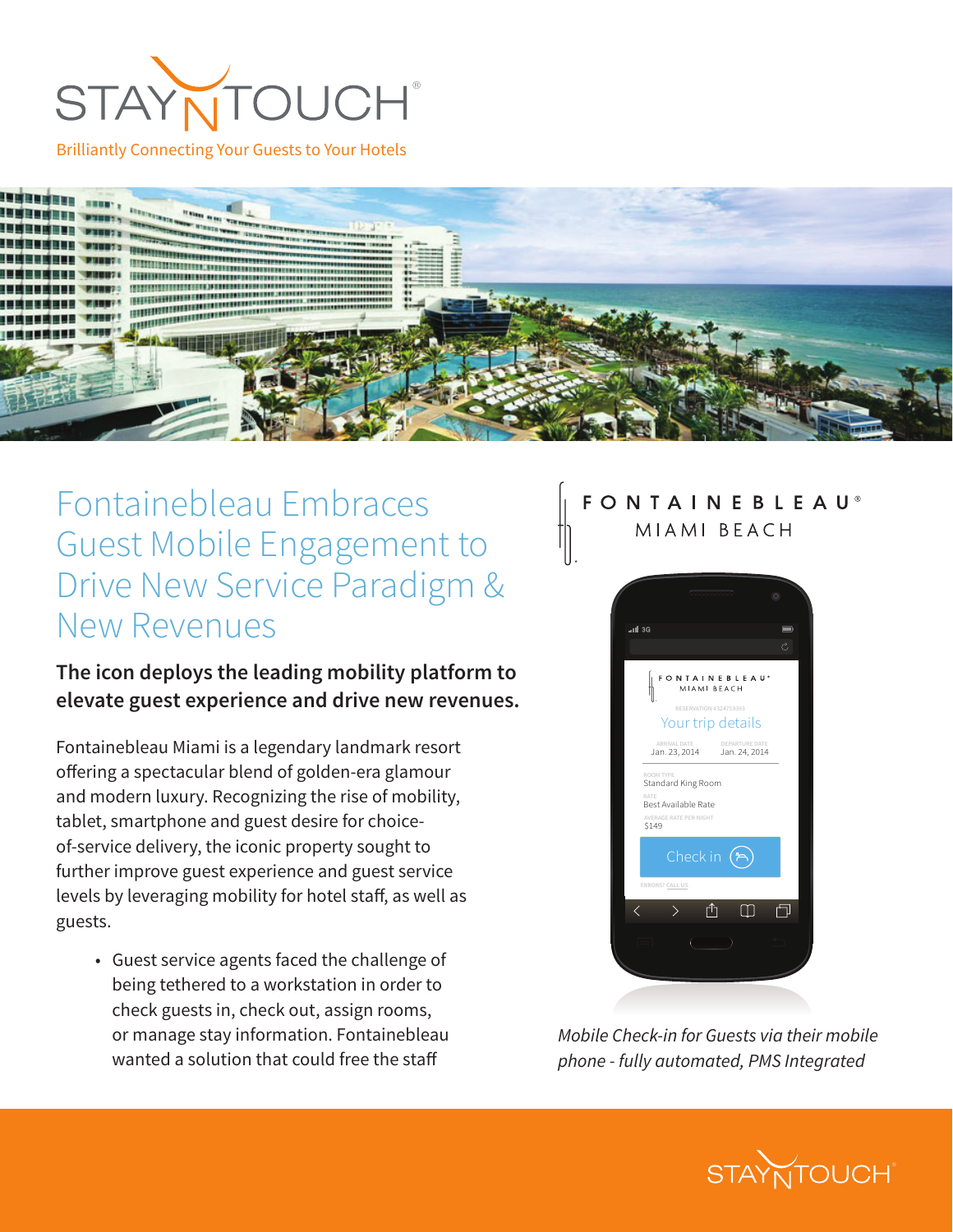StayNTouch was the only supplier to deliver staff "guest service" mobility and guest smartphone engagement on one platform.

from the front desk to service guests wherever the guest was comfortable (i.e. without having to stand in line). The hotel wanted to leverage the dramatic architecture and landscape of its outdoor areas (driveway and pools) to greet, process, and impress its guests.

- Recognizing the rise of the smartphone and guest's desire for command and control of their travel experience from their smartphone, Fontainebleau also sought a platform that allowed guests a branded mobile experience for mobile check-in, checkout, service requests and more.
- Finally, Fontainebleau also sought to expand pre-arrival and on-premise marketing, especially for its numerous food & beverage outlets.

The challenge was finding a technology provider that could deliver on all requirements, one that that had two-way integration with the core systems that ran the 1,504 room resort.

### Solution

Fontainebleau originally had two different project plans – one for staff "guest service" mobility tablets and another for guest smartphone engagement.

After a rigorous evaluation process, StayNTouch was selected as the core technology provider for both projects. StayNTouch was the only supplier to deliver staff "guest service" mobility and guest smartphone engagement on one platform. In addition to front office mobility, StayNTouch offers a mobile solution for housekeeping to deliver real-time information from the PMS on any touch-enabled device. Not only is the entire solution integrated with the resort PMS (OPERA), but it also has the ability to communicate directly with the hotel's recently installed POS solution (MICROS), supporting the future planned mobile strategy for food & beverage operations. The solution set is comprosed of:

- **ZEST WEB** (Guest Mobile Phone Engagement): Enabling guest pre-engagement and mobile check-in & out via mobile web, no downloaded app needed. Guests receive pre-engagement email invite to check-in & out via smartphone or desktop. Taken to branded experience that allows PMS integrated mobile check-in and/or checkout. Bill review, preferences collected, upsell opportunities. Promote and monetize late checkouts.
- **ROVER FRONT OFFICE** (Staff Tablet Mobility Solution): Resort Front Desk agents, armed with iPad/Minis have a touch-optimized mobile/tablet extension of the hotel's PMS allowing staff to fully service guests anywhere,

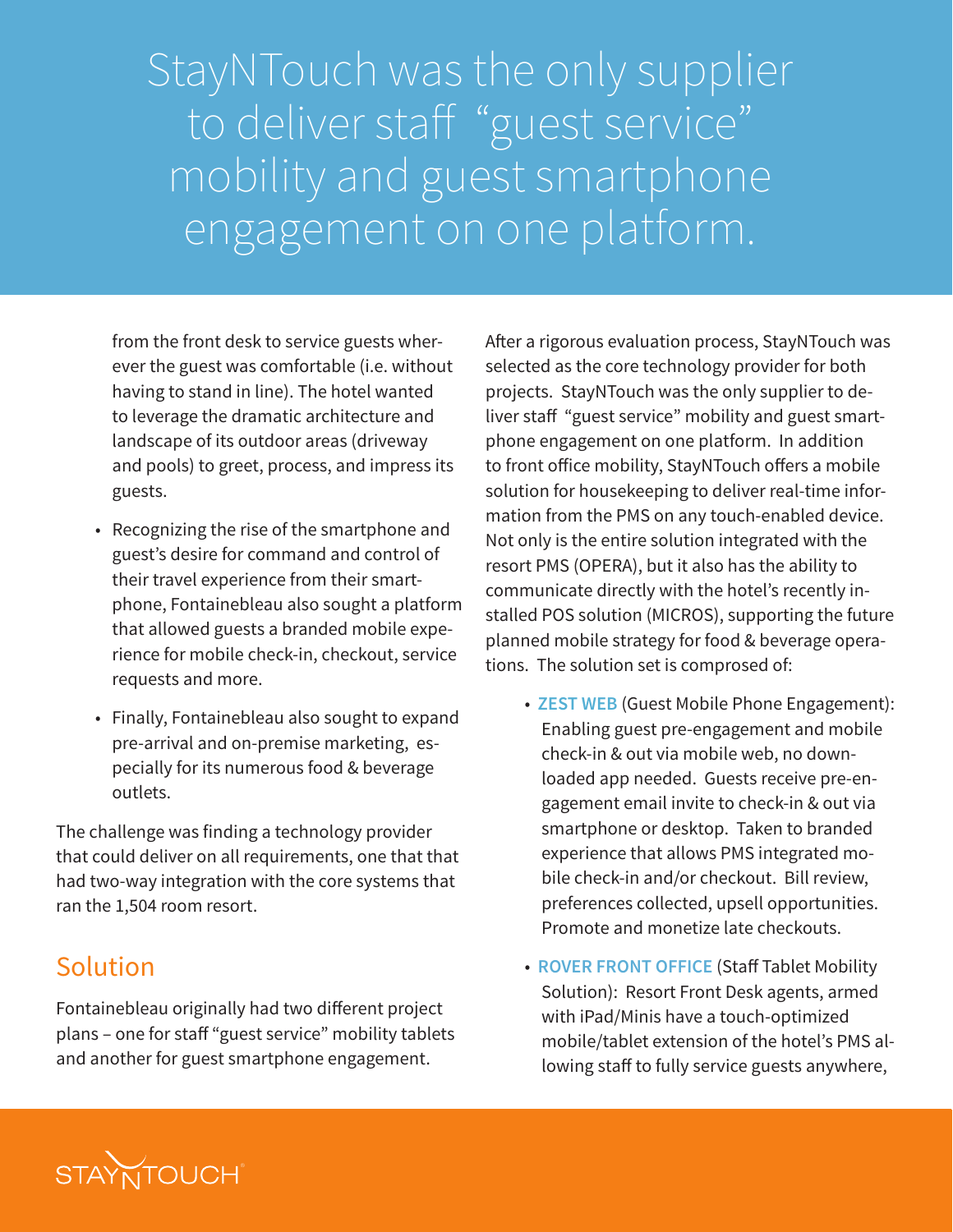anytime...including complete check-in/out. Live two-way integration with hotel PMS.

- **ROVER HOUSEKEEPING** (Attendant Mobility Solution): Via any mobile device (iTouch, tablet, etc.), housekeeping staff has touch optimized user interface for full access to rooms-to-clean lists, room status, guest information and ability to update room status after servicing. This leads to a more efficient staff, quicker room turns and happier guests.
- **HARDWARE PARTNERS** For the staff mobility tablet, StayNTouch partners with Apple for iPad tablets and with Infinite Peripherals, which provides the integrated secure mobile credit card swipe and mobile guest room key encoding. This enables staff to completely service guests away from the desk, from check-in to checkout.

#### Hotel's Role in Process

| vith hotel PMS.                                                                                                                                                                                                            | • CLOUD PARTNER StayNTouch partners with<br>RackSpace for enterprise-class cloud hosting.                                                                                                                                                                                                                                                                                                                                                                                         |  |
|----------------------------------------------------------------------------------------------------------------------------------------------------------------------------------------------------------------------------|-----------------------------------------------------------------------------------------------------------------------------------------------------------------------------------------------------------------------------------------------------------------------------------------------------------------------------------------------------------------------------------------------------------------------------------------------------------------------------------|--|
| ttendant Mobility.<br>device (iTouch,<br><b>z</b> staff has touch<br>or full access to<br>status, guest in-<br>pdate room status<br>to a more efficient<br>nd happier guests.<br>r the staff mobility<br>rs with Apple for | Finally, a major factor influencing the selection<br>decision for the StayNTouch Mobility Platform was<br>the technology team behind the solution. Although<br>StayNTouch appeared to be a newcomer to the<br>market, the company's core technology team led<br>the creation of the most successful PMS in industry<br>history, MICROS OPERA. StayNTouch is a mobility<br>provider who deeply understands hotel operations,<br>luxury service levels, technology and integration. |  |
| ite Peripherals,<br>ated secure mobile                                                                                                                                                                                     | <b>Hotel's Role in Process</b>                                                                                                                                                                                                                                                                                                                                                                                                                                                    |  |
| pile guest room key<br>aff to complete-<br>n the desk, from                                                                                                                                                                | Fontainebleau wanted a solution to take excellent<br>customer service to a new level, giving guests the<br>ability to custom tailor their experience while at the<br>same time, giving the hotel a PMS-integrated en-                                                                                                                                                                                                                                                             |  |
|                                                                                                                                                                                                                            |                                                                                                                                                                                                                                                                                                                                                                                                                                                                                   |  |
| <b>Stay Card</b>                                                                                                                                                                                                           | FONTAINEBLEAU <sup>®</sup><br>MIAMI BEACH                                                                                                                                                                                                                                                                                                                                                                                                                                         |  |
| <b>Jos Schaap</b> PLATINUM<br>O Potomac, MD & 301-456-3000                                                                                                                                                                 | ⊠ jos@stayntouch.com                                                                                                                                                                                                                                                                                                                                                                                                                                                              |  |
|                                                                                                                                                                                                                            |                                                                                                                                                                                                                                                                                                                                                                                                                                                                                   |  |
| $\frac{1}{2}$ 3265971523<br>$A^*$                                                                                                                                                                                          | 1 Tuesday 9/3/2013<br>1 Friday 9/6/2013<br>GUESTS 2 %                                                                                                                                                                                                                                                                                                                                                                                                                             |  |
| UPCOMING<br>$\frac{1}{2}$ 3265971524<br>$\sum_{i=1}^{n}$<br>+ ADD NEW<br><b>CURRENT</b>                                                                                                                                    | GROUP<br><b>Hospitality Leaders Conference</b><br><b>CHECK IN</b><br>ACCOMANPYING GUEST<br>Mary Smith                                                                                                                                                                                                                                                                                                                                                                             |  |
| $A^*$<br>HISTORY                                                                                                                                                                                                           | <b>ADD-ONS</b><br><b>CREDIT CARD</b><br>6 PM GUARANTEE<br>ENDING WITH 6531<br>DATE 07/15<br>$+$ ADD<br><b>POST CHARGE</b>                                                                                                                                                                                                                                                                                                                                                         |  |
|                                                                                                                                                                                                                            | ROOM<br>104<br><b>Superior Double King Deluxe</b><br>≫<br><b>WAKE UP</b><br>LOYALTY<br>NEWSPAPER<br>Not set<br>None<br>OF ENDING WITH 5476<br>$+$ ADD<br><b>ADR / TOTAL STAY COST</b>                                                                                                                                                                                                                                                                                             |  |
|                                                                                                                                                                                                                            | \$239/\$717<br>Bed & Breakfast; Spa & Wellness<br>$\mathcal{D}$<br><b>CANCEL RESERVATION</b>                                                                                                                                                                                                                                                                                                                                                                                      |  |
|                                                                                                                                                                                                                            |                                                                                                                                                                                                                                                                                                                                                                                                                                                                                   |  |

*The mobile/tablet extension of the Hotel's PMS untethers staff from the Front Desk and empowers them to service guests anywhere, anytime.*

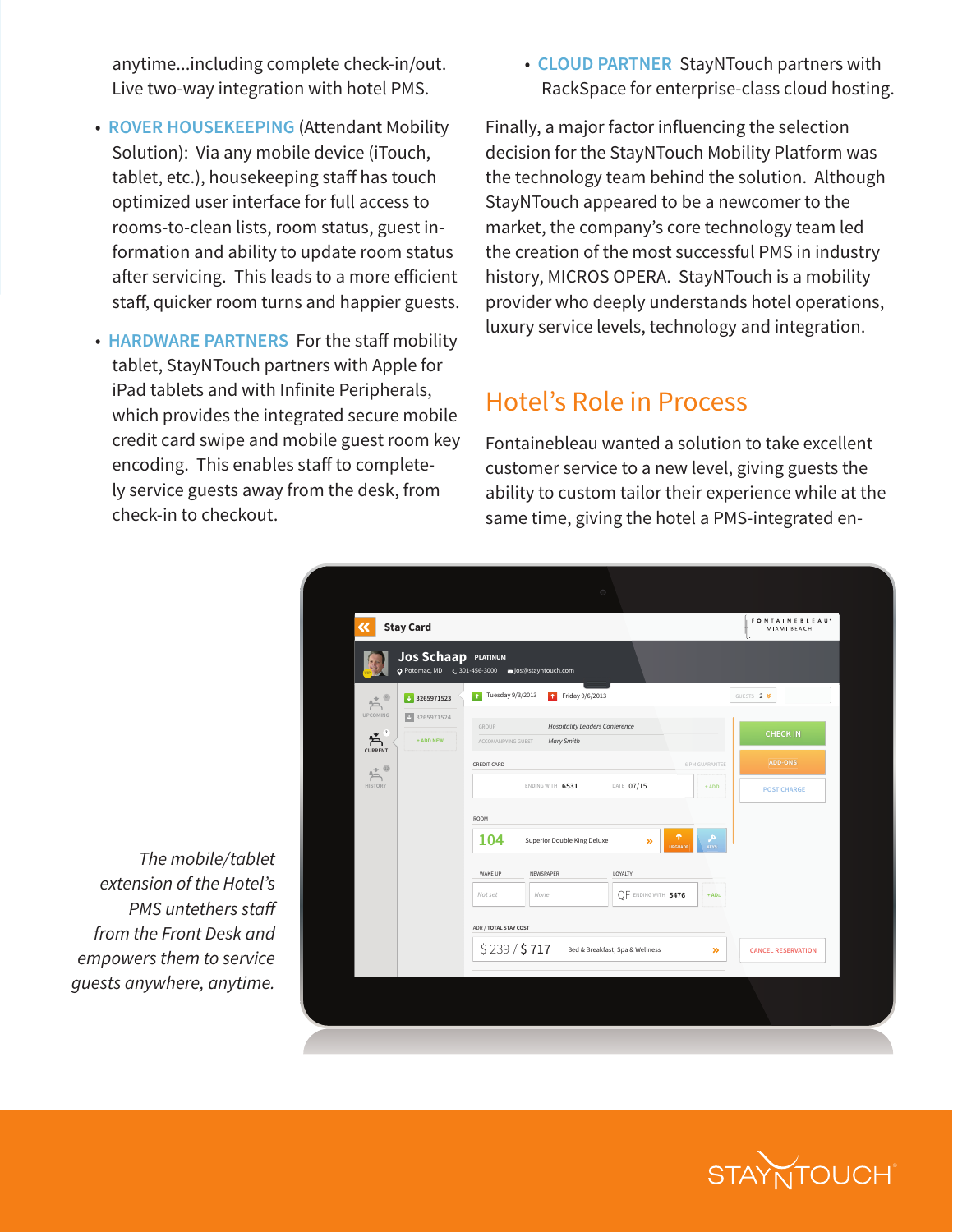gagement platform on which to communicate and market to their guests. What was needed was a platform that not only fulfilled the resort's immediate needs, but one that could be built upon and expanded. One disadvantage that independent properties have is that they can be late adopters of technology, often because they don't have a large IT team encompassing developers, analysts or even test labs like their much bigger competitors.

Instead of accepting this, Fontainebleau used this as an opportunity by leveraging reputation and vision, as well as an evolved expectation of its vendors. A strategic business partner was needed, one that offered a solution that was open enough to grow with the resort. Fontainebleau insisted on a platform with which could engage guests using mobile technology, enabling them to provide a new level of service and optimize revenues, while creating excitement and loyalty.

Fontainebleau was extremely creative in how the resort leveraged the platform to improve both the guest arrival process and guest departures, leading to an immediate dramatic improvement in both. Further, at destinations such as Fontainebleau, guests are more likely to arrive early and stay late to

In the first month, late check-out revenues generated by StayNTouch far exceeded the monthly fee.

# Guest reviews on the arrival and check-in experience have improved notably.

take full advantage of resort amenities. Historically this has been accommodated by rigorous manual processes and painstaking attention-to-detail on the part of service team members. The StayNTouch solution has not only increased the automation of this process but it has helped to meet many guest needs prior to arrival in the room and after departure as well.

**Arrivals/Guest Check-In:** Via StayNTouch's Zest Web, the resort is now pre-engaging arriving guests via their smartphone. Zest Web sends out emails to all guests arriving that day (customizable by market segment, VIP status, etc.). Via a secure link, the guest is brought to a branded mobile website where the guest is prompted to confirm reservation information, advise the resort on expected arrival time, asked for last minute requests for their room and enter mobile number so the resort can text the guest when their room is ready.

From there, StayNTouch integrates with the hotel PMS and existing biz processes to coordinate a vastly improved arrival experience including pre-cut keys and expedited availability of room. Now, for those guests that choose pre-check-in, instead of going to the standard front desk, guests are greeted at Pre-Check-In Desk, located just inside the resort main entrance, boasting ceiling to floor windows with dramatic views of the ocean and the resort pool area. The entire arrival process is optimized...after show-

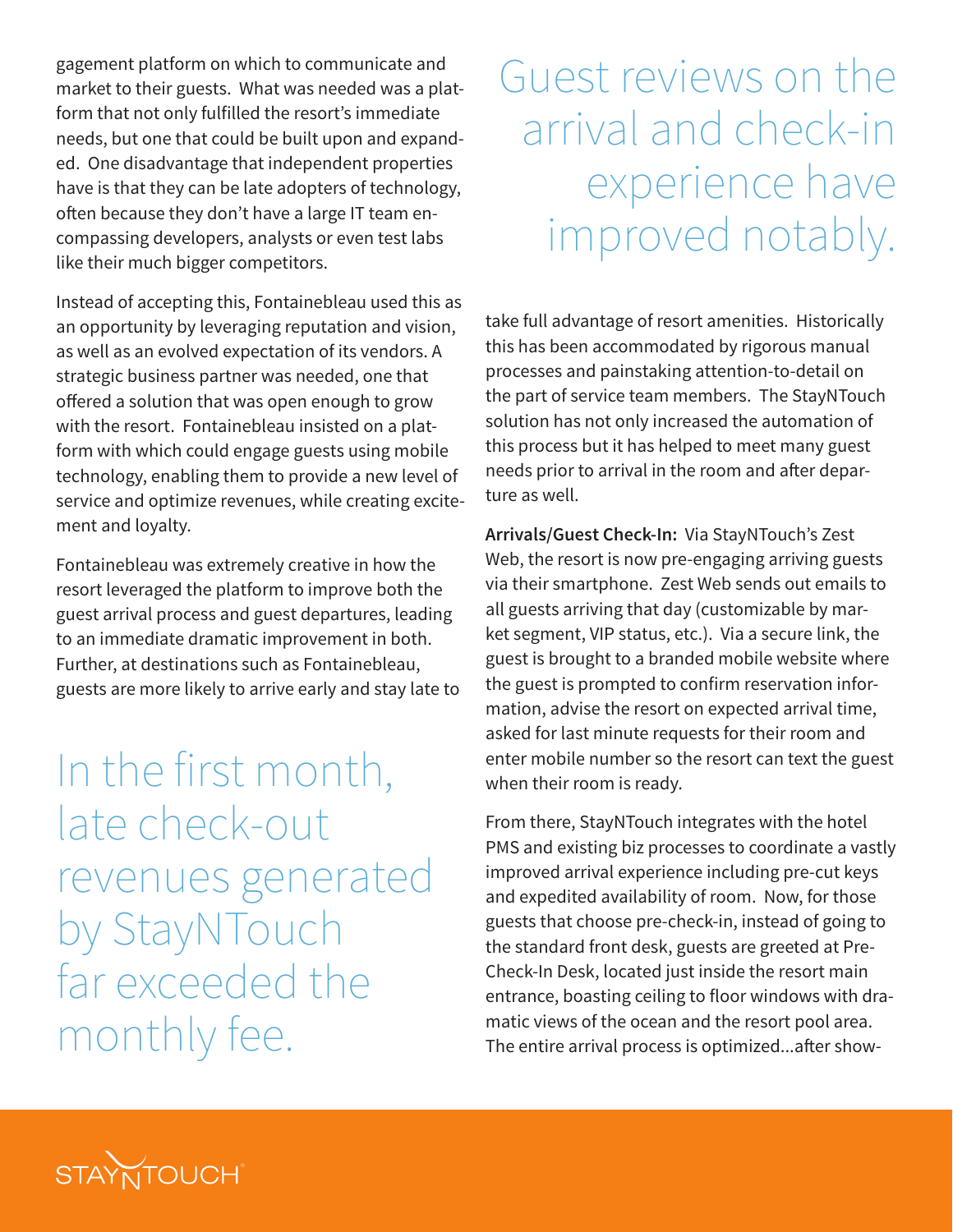*Mobile check-out on guest's smartphone introduces promotion & monetization of late check-outs.*



ing a credit card and ID, pre-cut keys are handed to the guest and the guests are free to enjoy the resort.

**Departures/Guest Checkout:** Zest Web sends out emails to all guests departing that day (customizable by market segment, group code, VIP status, etc.). Via a secure link, the guest is again brought to a branded mobile website where the guest can choose to checkout via their smartphone, can review the room bill and request a copy to be emailed. As importantly, the resort is promoting late-checkouts for a fee on those days when the resort's occupancy is soft that evening. The guest views the late-checkout promotion via their smartphone. If they decide to stay late and pay a late checkout fee, the guest simply touches their screen which immediate updates the PMS "late checkout" field and automatically posts the late checkout fee on the guest's folio.

#### Results

Almost immediately after the solution was in place, the benefits were clear and the results were tangible:

- **20% 40% CONVERSION:** Depending on the day, 20% - 40% of guests are opting into the pre-arrival process, which initiates direct guest communication via smartphone and allows front desk bypass upon arrival.
- **141% ROI IN FIRST 30 DAYS:** Revenues from extended guest stays/late check-out have been substantial. In the first full month, latecheck out revenues generated by StayNTouch promotion far exceeded the monthly SaaS fee paid to StayNTouch. In other words, the solution is able to pay for itself with just one of its many, potential revenue generating